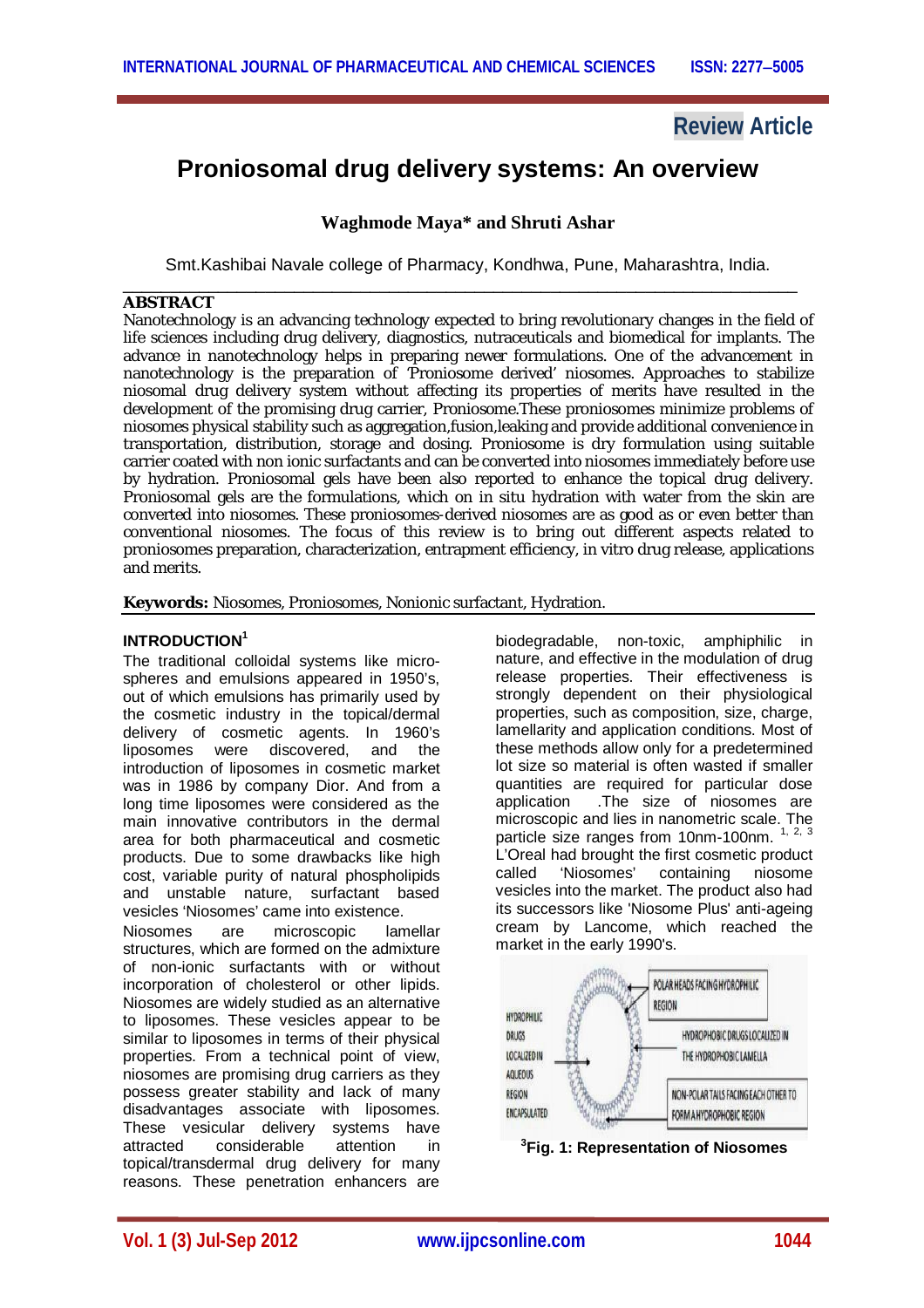# **<sup>3</sup>Disadvantages of Niosomes**

- 1. Physical instability
- 2. Aggregation
- 3. Fusion
- 4. Leaking of entrapped drug

5. Hydrolysis of encapsulated drugs which limiting the shelf life of the dispersion

But the advancements in the delivery systems are necessary to produce the better characteristics and simplification of the formulation process. The advancement in the niosomes leads to the evolution of proniosomal delivery systems. Proniosomes are non-ionic based surfactant vesicles, which may be hydrated immediately before use to<br>vield aqueous niosome dispersions aqueous niosome dispersions. Proniosomes are nowadays used to enhance drug delivery in addition to conventional niosomes. They are converted into niosomes respectively upon simple hydration or by the hydration of skin itself after application. Proniosomes exists in two forms, i.e. semisolid liquid crystal gel and dry granular powder, depending on their method of preparation .Out of these two forms, the proniosome gel is mainly used for topical/transdermal applications.

# **Introduction to the skin1, 11**

A brief introduction of skin's structure and function is required for better understanding of features of drug and cosmetic preparations for topical / transdermal delivery. The skin is the largest human organ covering an area of about 2 sq. m. in an average human adult and consists of three functional layers: epidermis, dermis and subcutaneous as described in. It is also composed of blood vessels, nerve endings, appendages, fat and connective tissue. One major task of the skin is to protect the organism against the loss of endogenous<br>substances and mechanical. chemical. substances and microbial and physical influences. The outermost layer of the skin, the epidermis, provides the protective properties. Out of the five layers of the epidermis, it is mainly the uppermost stratum corneum (SC), which is responsible for the permeation barrier properties of the skin. The SC consists of the keratin-filled dead cells, the corneocyte, which are entirely surrounded by crystalline lamellar lipid region. The cell boundary, the cornified envelope, is a very densely cross-linked protein structure, which reduces absorption of drugs into the cells. The dermis contains a variable amount of fat, collagen and elastin fibres which provide strength and flexibility. Subcutaneous fat is the innermost layer of the skin structure, varies its thickness in different

regions of the body. For these reasons most of the active substances applied onto the skin diffuse along the lipid lamellae in the intercellular region. It is now widely reported that skin is not only a protective membrane but is increasingly becoming popular as a portal for the administration of many drugs. The active ingredients present in the formulation of drugs and

cosmetics/cosmeceuticals permeate through the intercellular lipid matrix, i.e. intercellular and transcellular. However, vesicular delivery systems use three pathways for permeation of drugs in the tissues and they are, a) hair follicle associated with sebaceous glands, b) through sweat glands and c) across the continuous stratum corneum (SC) layer.



**Fig. 1: Possible pathways for permeation of drug a through skin**

# **Proniosomes an Overview 2, <sup>3</sup>**

Proniosomes: Hu and Rhodes et al 7 reported that Proniosomes are dry formulations of surfactant-coated carrier, which can be measured out as needed and rehydrated by brief agitation in hot water. These "proniosomes" minimize problems of niosomes physical stability such as aggregation, fusion and leaking and provided additional convenience in transportation, distribution, storage and dosing. Proniosome-<br>derived niosomes are superior to derived niosomes are superior to conventional niosomes in convenience of storage,transport and dosing. Stability of dry proniosomes is expected to be more stable than a pre-manufactured niosomal formulation. In release studies proniosomes appear to be equivalent to conventional niosomes. Size distributions of proniosomederived niosomes are somewhat better that those of conventional niosomes so the release performance in more critical cases turns out to be superior <sup>6-9</sup>. Proniosomes are dry powder, which makes further processing and packaging possible. The powder form provides optimal flexibility, unit dosing, in which the proniosome powder is provided in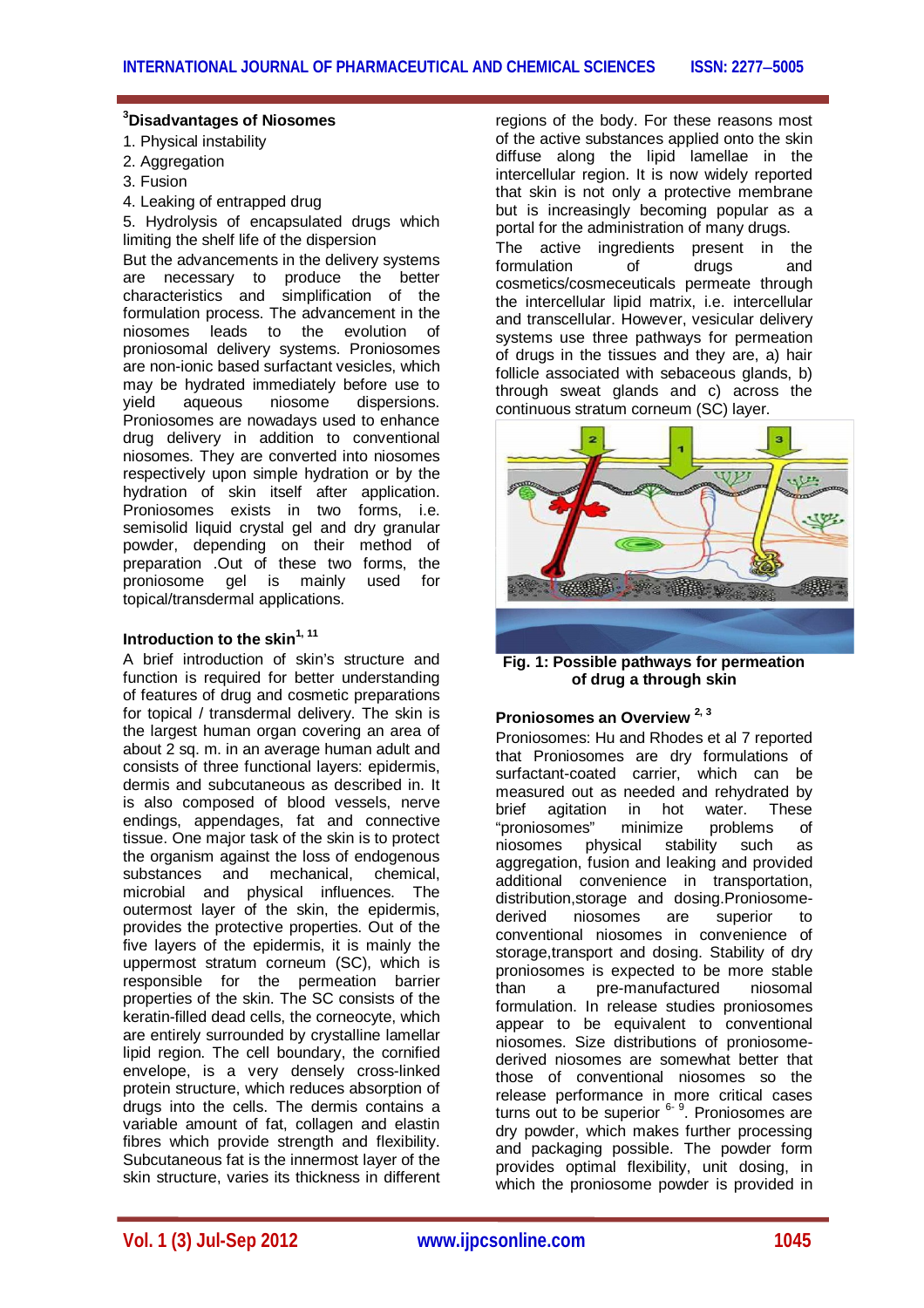capsule could be beneficial. A proniosome formulation based on maltodextrin was recently developed that has potential applications in deliver of hydrophobic or amphiphilic drugs. The better of these formulations used a hollow particle with exceptionally high surface area. The principal advantage with this formulation was the amount of carrier required to support the surfactant could be easily adjusted and proniosomes with very high mass ratios of surfactant to carrier could be prepared. Because of the ease of production of proniosomes using the maltodextrin by slurry method, hydration of surfactant from proniosomes of a wide range of compositions can be studied.

#### **Advantages of proniosomes over the niosomes<sup>2</sup>**

Avoiding problem of physical stability like aggregation, fusion, leaking.

Avoiding hydrolysis of encapsulated drugs which limiting the shelf life of the dispersion.

#### **Strategies for preparation of proniosomes 9**

Proniosomes are product of nonionic surfactants easily prepared by dissolving the surfactant in a minimal amount of an acceptable solvent and least amount of water. Typically, proniosomes may contain various nonionic surfactants like span 20, 40, 60, 80 and 85, tween 20, 40, 80; lecithin, alcohol

(ethanol, methanol, isopropyl alcohol) and chloroform. Chemical structure of surfactants influences drug entrapment efficiency. Increasing the alkyl chain length is leading to higher entrapment efficiency. It had also been reported that spans having highest phase transition temperature provides highest entrapment for the drug and vice- versa. Drug can be entrapped into proniosomes<br>composed of tweens: however the composed of tweens; however the encapsulation efficiency was relatively low as compared to those composed of spans.Most of surfactants used to make nonionic surfactant vesicles have a low aqueous solubility. However, freely soluble nonionic surfactants such as tween can form the micelles on hydration in presence of cholesterol.Cholesterol concentration into proniosomal formulations could effect vesicle stability and permeability.In addition, nonionic surfactant and cholesterol can be combined with lecithin in these preparations. Formulations containing lecithin increase the entrapment efficiency of drugs compared to formulation containing cholesterol only. However, the incorporation of lecithin into formulation requires special treatment during preparation and storage, which makes the product less stable and highly expensive. As stated earlier, proniosomes require minimal amount of acceptable solvent like ethanol, methanol, isopropyl alcohol and chloroform for dissolving surfactants.

| <b>S. No.</b>    | <b>Class</b>       | <b>Examples</b>                                 | <b>Use</b>                                                          |  |
|------------------|--------------------|-------------------------------------------------|---------------------------------------------------------------------|--|
| $\mathbf{1}$ .   | <b>Surfactants</b> | Span 20, 40, 60, 80,<br>85, Tween 20, 40,<br>80 | To increase drug flux<br>rate across the skin.                      |  |
| $\overline{2}$ . | Cholesterol        | <b>Cholesterol</b>                              | To prevent leakage of<br>drug formulation.                          |  |
| 3.               | Lecithin           | Lecithin                                        | Penetration enhancer.                                               |  |
| 4.               | Maltodextrin       | Maltodextrin                                    | Provides flexibility in<br>surfactant and other<br>component ratio. |  |
| 5.               | Sorbitol           | Sorbitol                                        | Alters the drug<br>distribution.                                    |  |

# Table I: Commonly used materials for proniosomes preparation

# **Suitability of Drug to the Proniosomes<sup>2</sup>**

Different categories of drugs selections for proniosomes formation based upon the below mentioned points;

- Low Aqueous solubility drugs
- High dosage frequency drugs
- Low half-life
- Controlled drug delivery suitable drugs
- Higher adverse drug reactions drugs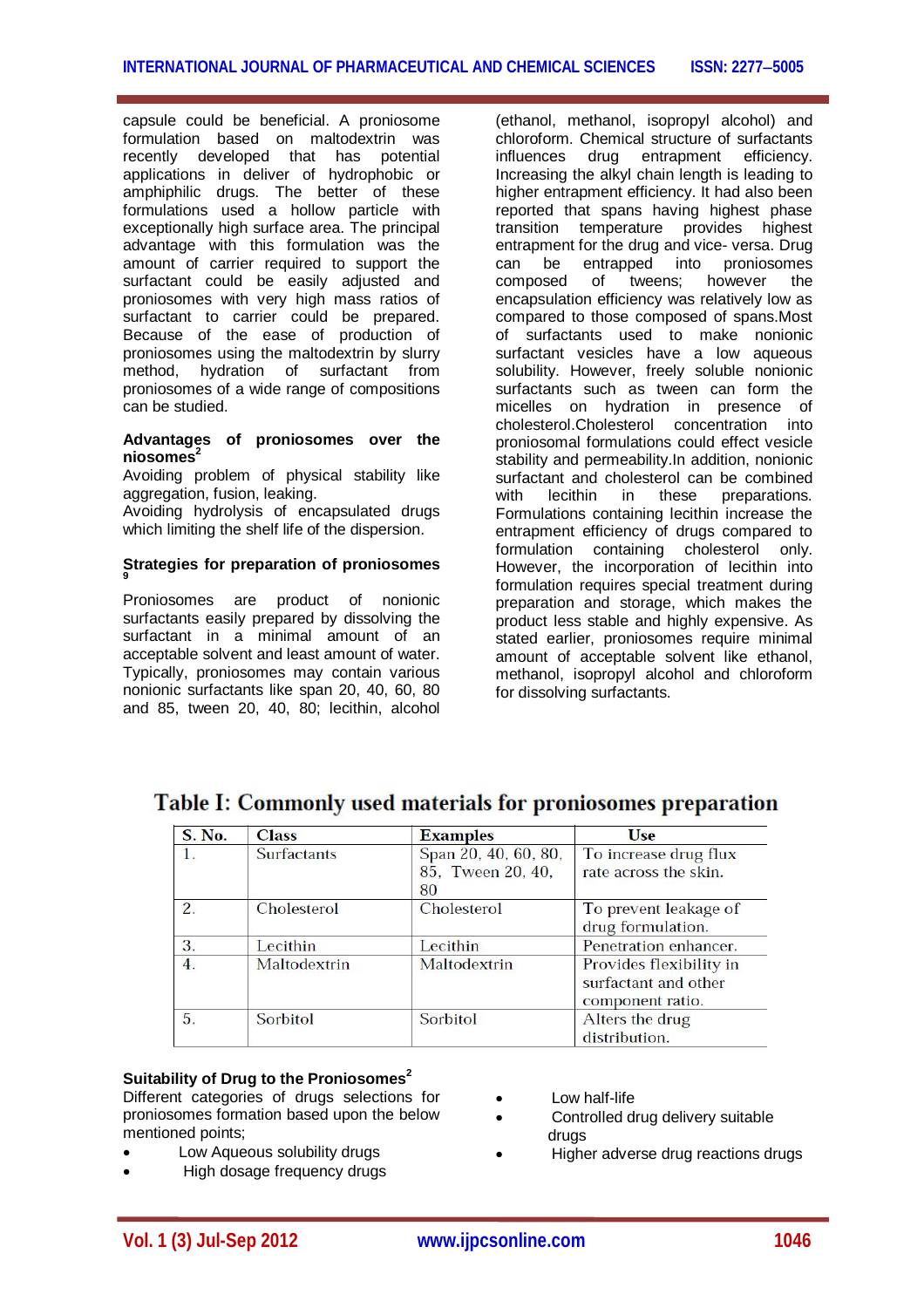# **Methodology 2,3,4,5**

Preparation of proniosomes: The proniosomes can be prepared by 1. Spraying method.

- 2. Slurry method.
- 3. Coacervation phase separation method.

#### **Spraying method**

(Hu and Rhodes et al in 1999) prepared proniosomes by spraying the surfactant in organic solvent onto sorbitol powder and then evaporating the solvent. Because the sorbitol carrier is soluble in the organic solvent, it is necessary to repeat the process until the desired surfactant load has been achieved.The surfactant coating on the carrier comes out to be very thin and hydration of this coating allows multilamellar vesicles to form.

#### **Slurry method**

(Almira.I and Blazek - Walsh et al 8 in 2001) developed slurry method to produce proniosomes using maltodextrin as a carrier. The time required to produce proniosome by this is independent of the ration of surfactant solution to carrier material. In slurry method, the entire volume of surfactant solution is

added to maltodextrin powder in a rotary evaporator and vacuum applied until the powder appears to be dry and free flowing. Drug containing proniosome-derived niosomes can be prepared in manner analogous to that used for the conventional niosomes, by adding drug to the surfactant mixture prior to spraying the solution onto the carrier (sorbitol, maltodextrin) or by addition of drug to the aqueous solution used to dissolve hydrate the proniosomes.

#### **Coacervation phase separation method**

Accurately weighed or required amount of surfactant, carrier (lecithin), cholesterol and drug can be taken in a clean and dry wide mouthed glass vial (5 ml) and solvent should be added to it. All these ingredients has to be heated and after heating all the ingredients should be mixed with glass rod. To prevent the loss of solvent, the open end of the glass vial can be covered with a lid. It has to be warmed over water bath at 60-700 C for 5 minutes until the surfactant dissolved completely. The mixture should be allowed to cool down at room temperature till the dispersion get converted to a proniosomal gel.



 **Fig. 2: Coacervation phase separation method**

#### **Formation of Niosomes from Proniosomes** The niosomes can be prepared from the proniosomes by adding the aqueous phase with the drug to the proniosomes with brief agitation at a temperature greater than the

mean transition phase temperature of the surfactant.

 $T > Tm$ Where,  $T = T$ emperature,  $Tm =$  mean phase transition temperature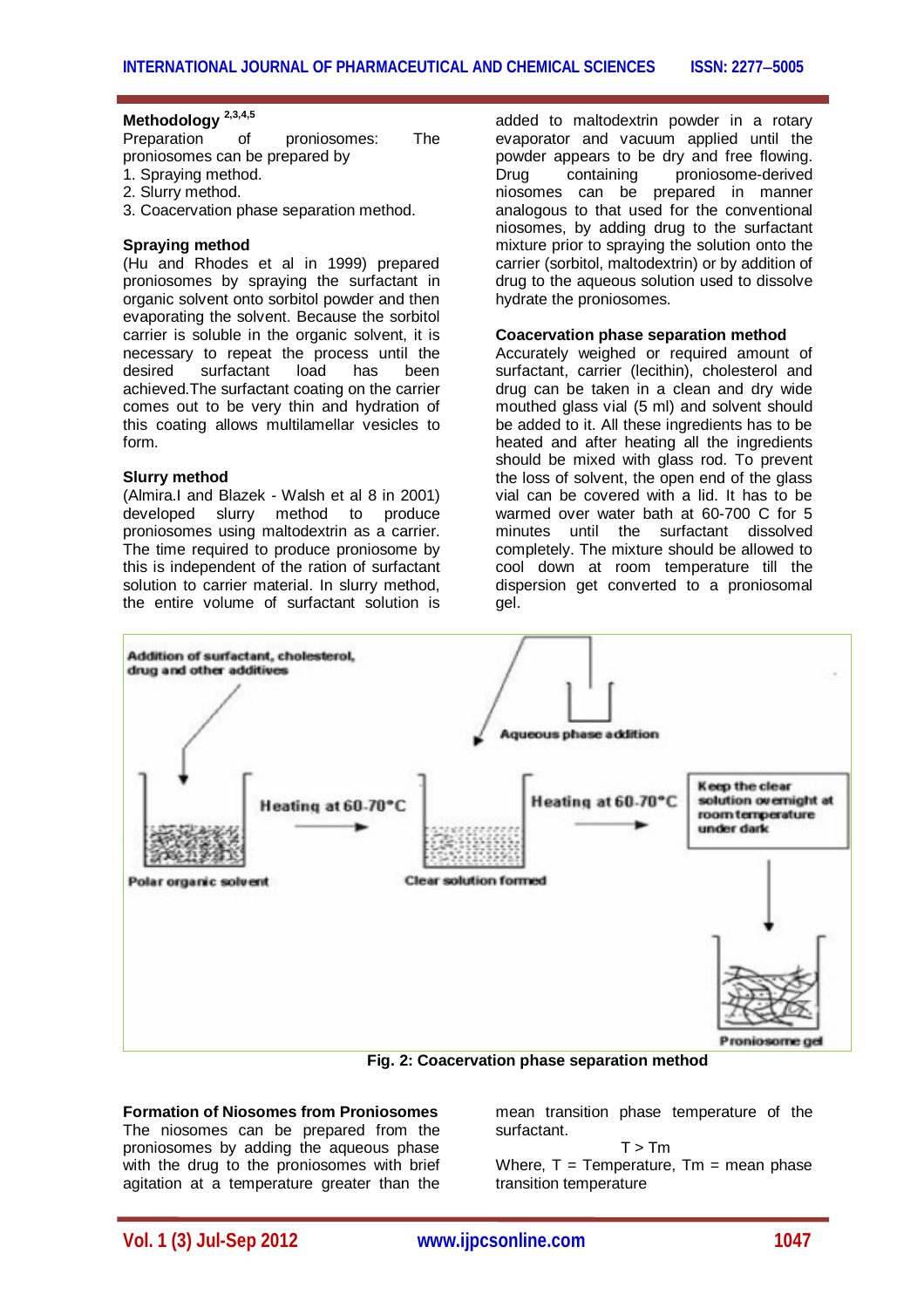**Fig 3: Formation of Niosomes from Proniosomes.**



**Mechanism of drug transport through skin7, 11**

As studies performed on the transdermal/topical application of vesicles have rendered conflicting results. It is still not clear which factors influence the vesicle–skin interactions and play an important role in determining the efficiency of drug transport through the skin. But it is clear that Proniosomes should be hydrated to form niosomal vesicles before the drug is released and permeates across the skin. Many<br>scientists proposed different scientists proposed theories/mechanism for vesicle skin interaction.

Two types of vesicle–skin interactions observed during in vitro studies using human skin which may induce various effects on dermal or transdermal drug delivery.

1. When vesicles come in contact with stratum corneum aggregate, fuse and adhere to the surface of cell. It is believed that this type of interaction leads to a high thermodynamic activity gradient of the drug at the interface of vesicle and stratum corneum, which is the driving force for penetration of the lipophilic drugs across the stratum corneum.

2. This type of interaction involves the ultrastructural changes in the intercellular lipid regions of the skin and its deeper layers at

maximum depth of about 10 mm as revealed by Freeze Fracture Electron Microscopy (FFEM) and Small Angle X-ray Scattering (SAXS). In addition to these two several other mechanisms which could explain the ability of vesicles to modulate drug transfer across skin, including:

Nature of drug

 The lipid bi-layers of niosomes act as a rate limiting membrane barrier for drugs

Dehydration of vesicles

 The vesicles act as penetration enhancers to reduce the barrier properties of the skin

- Size and composition of vesicles
- Biophysical factors

# **Separation of Unentrapped Drug6, 7, 8**

The removal of unentrapped solute from the vesicles can be accomplished by various techniques, which include: -

# **1. Dialysis**

The aqueous niosomal dispersion is dialyzed in dialysis tubing against suitable dissolution medium at room temperature. The samples are withdrawn from the medium at suitable time intervals, centrifuged and analysed for drug content using suitable method (U.V. spectroscopy, HPLC etc).

# **2. Gel Filtration**

The unentrapped drug is removed by gel filtration of niosomal dispersion through a Sephadex-G-50 column and eluted with suitable mobile phase and analyzed with suitable analytical techniques.

# **3. Centrifugation**

The proniosome derived niosomal suspension is centrifuged and the supernatant is separated. The pellet is washed and then resuspended to obtain a niosomal suspension free from unentrapped drug.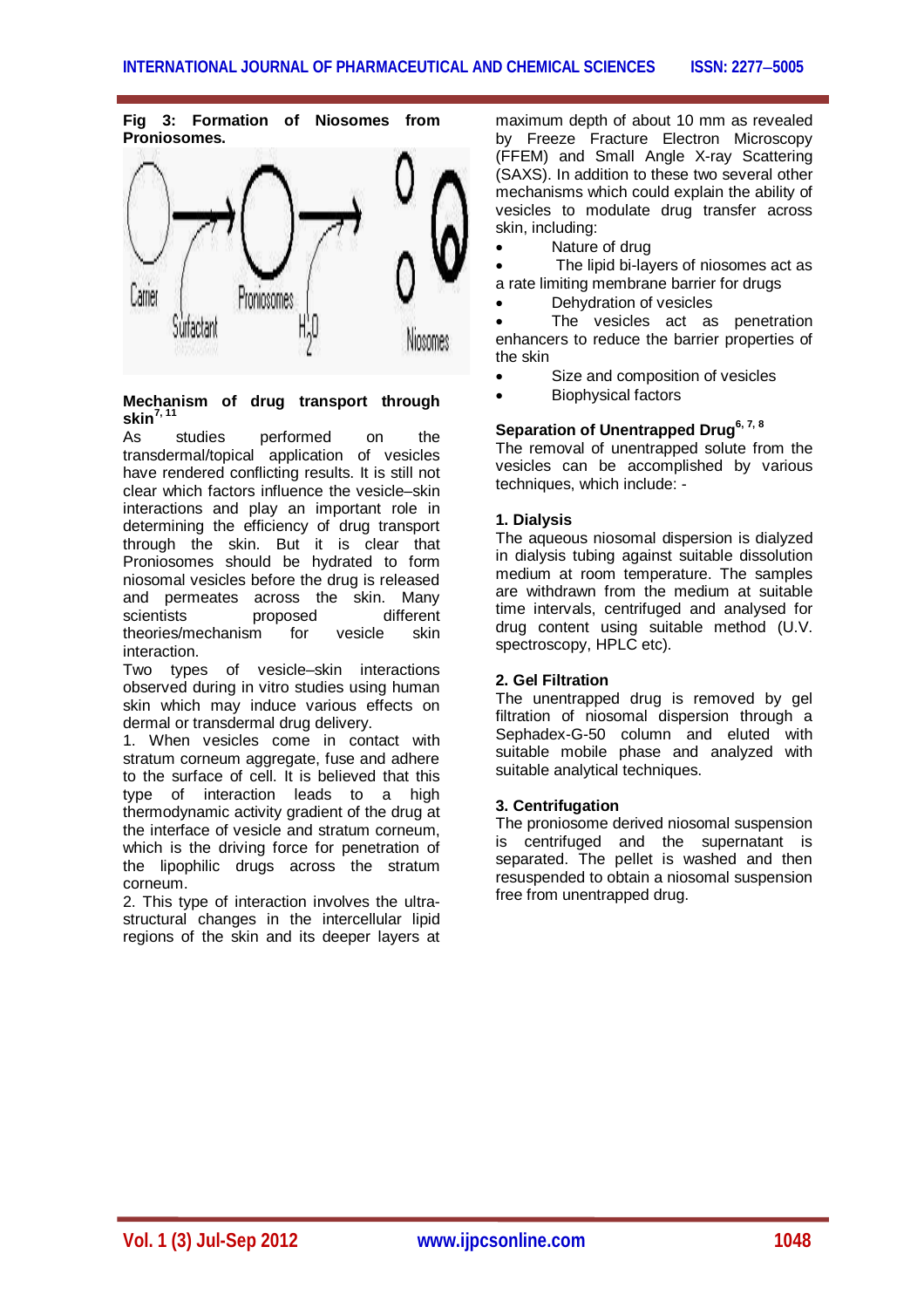| Parameter                              | Method/instrument                                                                                                                                                                                        |  |  |
|----------------------------------------|----------------------------------------------------------------------------------------------------------------------------------------------------------------------------------------------------------|--|--|
| Particle size & size distribution      | Lazer diffraction particle size analyzer,<br>Photon correlation spectroscopy(PCS)                                                                                                                        |  |  |
| Vesicle size                           | Lazer diffraction particle size analyzer                                                                                                                                                                 |  |  |
| Shape & surface morphology             | Scanning electron microscopy(SEM)<br>Transmission electron microscopy(TEM)<br>Optical microscopy                                                                                                         |  |  |
| Angle of repose                        | Funnel method                                                                                                                                                                                            |  |  |
| Sieve fractionation                    | Fritsch analysette sieve shaker                                                                                                                                                                          |  |  |
| Aerodynamic behavior                   | Twin-Stage impinger                                                                                                                                                                                      |  |  |
| Spontaneity (Rate of hydration)        | Neubaur's chamber                                                                                                                                                                                        |  |  |
| Separation of unentrapped drug         | Centrifugation<br>Cellophane dialysis tubing                                                                                                                                                             |  |  |
| Determination of entrapment efficiency | Vesicle lysis using alcohol and propylene glycol<br>Dialysis method                                                                                                                                      |  |  |
| In vitro drug release studies          | Franz diffusion cells<br>Keshary-chein diffusion cell<br>Cellophane dialyzing membrane<br>USP dissolution apparatus-I<br>Spectarpor molecular porous membrane tubing<br>In vitro skin permeation studies |  |  |

# **Characterization of proniosomes <sup>2</sup> Table 1: Shows methods for the characterization of proniosomes**

# **Measurement of Angle of repose**

The angle of repose of dry proniosomes powder was measured by a funnel method (Liebermanet al 1990). The proniosomes powder was poured into a funnel which was fixed at a position so that the 13mm outlet orifice of the funnel is 5cm above a level black surface. The powder flows down from the funnel to form a cone on the surface and the angle of repose was then calculated by measuring the height of the cone and the diameter of its base.

# **Scanning electron microscopy**

Particle size of proniosomes is very important characteristic. The surface morphology (roundness, smoothness, and formation of aggregates) and the size distribution of proniosomes were studied by Scanning Electron Microscopy (SEM).Proniosomes were sprinkled on to the double- sided tape that was affixed on aluminum stubs. The aluminum stub was placed in the vacuum chamber of a scanning electron microscope (XL 30 ESEM with EDAX, Philips, Netherlands). The samples were observed for morphological characterization using a gaseous secondary electron detector (working pressure: 0.8 torr, acceleration voltage: 30.00 KV) XL 30, (Philips, Netherlands).

# **Optical Microscopy**

The niosomes were mounted on glass slides and viewed under a microscope (Medilux-207RII, Kyowa-Getner, and Ambala, India) with a magnification of  $1200X$ morphological observation after suitable dilution. The photomicrograph of the preparation also obtained from the microscope by using a digital SLR camera.

# **Measurement of vesicle size**

The vesicle dispersions were diluted about 100 times in the same medium used for their preparation.Vesicle size was measured on a particle size analyzer (Laser diffraction particle size analyzer, Sympatec, Germany). The apparatus consists of a He-Ne laser beam of 632.8 nm focused with a minimum power of 5 mW using a Fourier lens [R-5] to a point at the center of multielement detector and a small volume sample holding cell (Su cell). The sample was stirred using a stirrer before determining the vesicle size. Hu C. and Rhodes 7 in 1999 reported that the average particle size of proniosomes derived niosomes is approximately 6μm while that of conventional niosomes is about 14μm.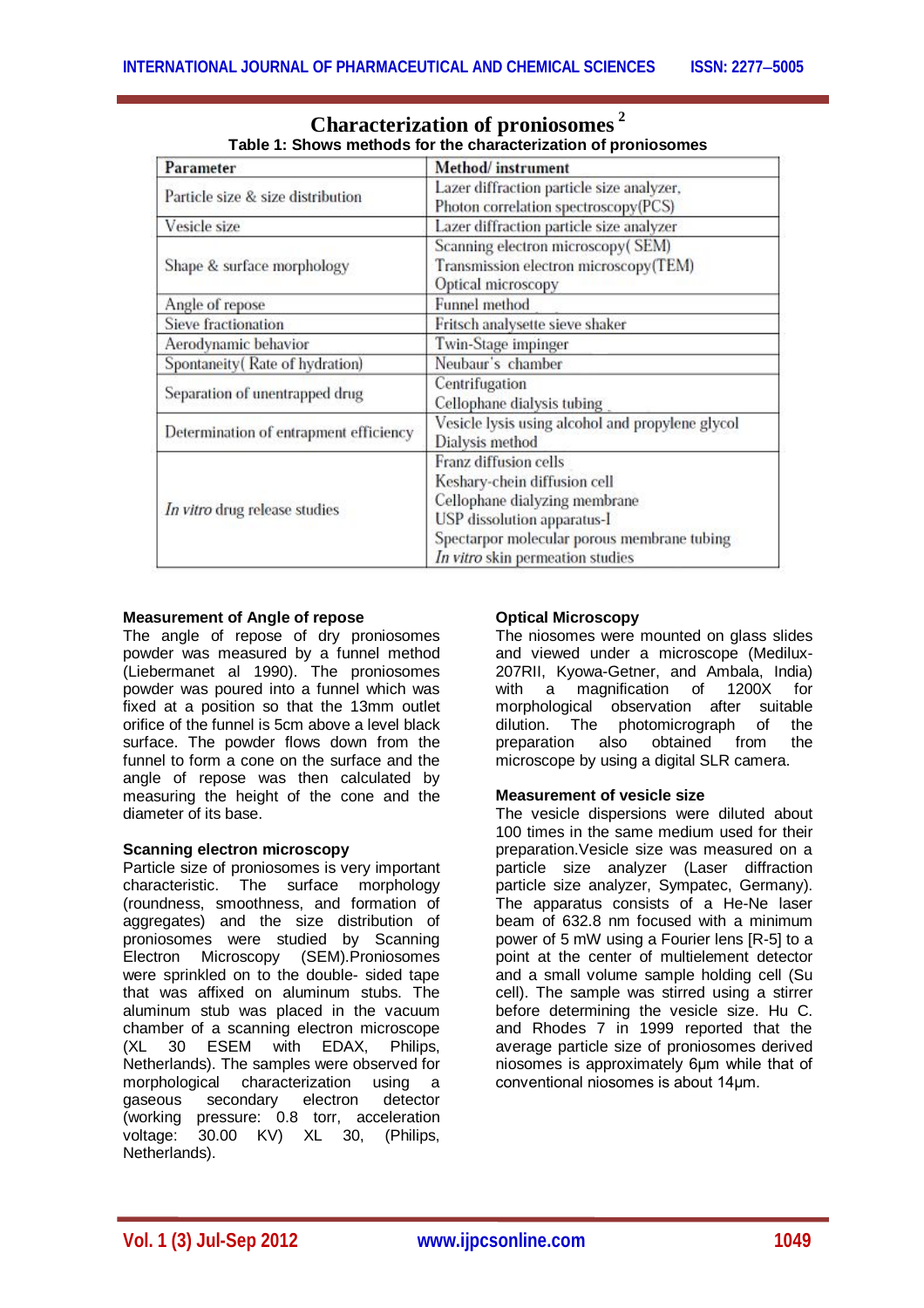#### **Entrapment efficiency**

Entrapment efficiency of the niosomal dispersion in can be done by separating the unentrapped drug by dialysis, centrifugation or gel filtration as described above and the drug remained entrapped in niosomes is determined by complete vesicle disruption using 50% n-propanol or 0.1% Triton X-100 and analyzing the resultant solution by appropriate assay method for the drug.

#### **In-vitro methods for the assessment of drug release from proniosomes**

In vitro drug release can be done by (Chen DB et al, 2001)

- · Dialysis tubing
- · Reverse dialysis
- · Franz diffusion cell

#### **Dialysis tubing**

Muller et al 35 in 2002 studied in vitro drug release could be achieved by using dialysis tubing. The proniosomes is placed in prewashed dialysis tubing which can be hermetically sealed. The dialysis sac is then dialyzed against a suitable dissolution medium at room temperature; the samples are withdrawn from the medium at suitable intervals, centrifuged and analysed for drug content using suitable method<br>(U.V.spectroscopy. HPLC etc). The  $(U.V.spectroscopy, HPLC etc).$ maintenance of sink condition is essential.

#### **Reverse dialysis**

In this technique a number of small dialysis as containing 1ml of dissolution medium are placed in proniosomes. The proniosomes are then displaced into the dissolution medium. The direct dilution of the proniosomes is possible with this method; however the rapid release cannot be quantified using this method.

#### **Franz diffusion cell**

The in vitro diffusion studies can be performed by using Franz diffusion cell. Proniosomes is placed in the donor chamber of a Franz diffusion cell fitted with a cellophane membrane. The proniosomes is then dialyzed against a suitable dissolution medium at room temperature; the samples are withdrawn from the medium at suitable intervals, and analysed for drug content using suitable method (U.V spectroscopy,HPLC, etc) .the maintenance of sink condition is essential.

## **Drug Release Kinetic Data Analysis**

The release data obtained from various formulations were studied further for their fitness of data in different kinetic models like Zero order, Higuchi's and peppa's. In order to understand the kinetic and mechanism of drug release, the result of in-vitro drug release study of Niosome were fitted with various kinetic equation like zero order (Equation 1) as cumulative % release vs. time, higuchi's model (Equation 2) as cumulative % drug release vs. square root of time. r and k values were calculated for the linear curve obtained by regression analysis of the above plots

#### $C = k0t$  ……(1)

Where k0 is the zero order rate constant expressed in units of concentration / time and t is time in hours.

#### $Q = kHt1/2$  .....(2)

Where kH is higuchi's square root of time kinetic drug release constant

To understand the release mechanism in-vitro data was analyzed by peppa's model (Equation 3) as log cumulative % drug release vs. log time and the exponent n was calculated through the slope of the straight line.

 $Mt / M$ ∞ = btn .....(3)

Where Mt is amount of drug release at time t, M∞ is the overall amount of the drug, b is constant, and n is the release exponent indicative of the drug release mechanism. If the exponent  $n = 0.5$  or near, then the drug release mechanism is Fickian diffusion, and if n have value near 1.0 then it is non-Fickian diffusion.

#### **Osmotic shock**

The change in the vesicle size can be determined by osmotic studies. Niosomal formulations are incubated with hypotonic, isotonic, hypertonic solutions for 3 hours. Then the changes in the size of vesicles in the formulations are viewed under optical microscopy.

#### **Stability studies**

To determine the stability of proniosomes, the optimized batch was stored in airtight sealed vials at different temperatures. Surface characteristics and percentage drug retained in proniosomes and parameters for evaluation of the stability, since instability of the formulation would reflect in drug leakage and a decrease. In the percentage drug retained. The proniosomes were sample at regular intervals of time (0,1,2,and 3months ),observed for color change, surface characteristics and tested for the percentage drug retained after being hydrated to form niosomes and analyzed by suitable analytical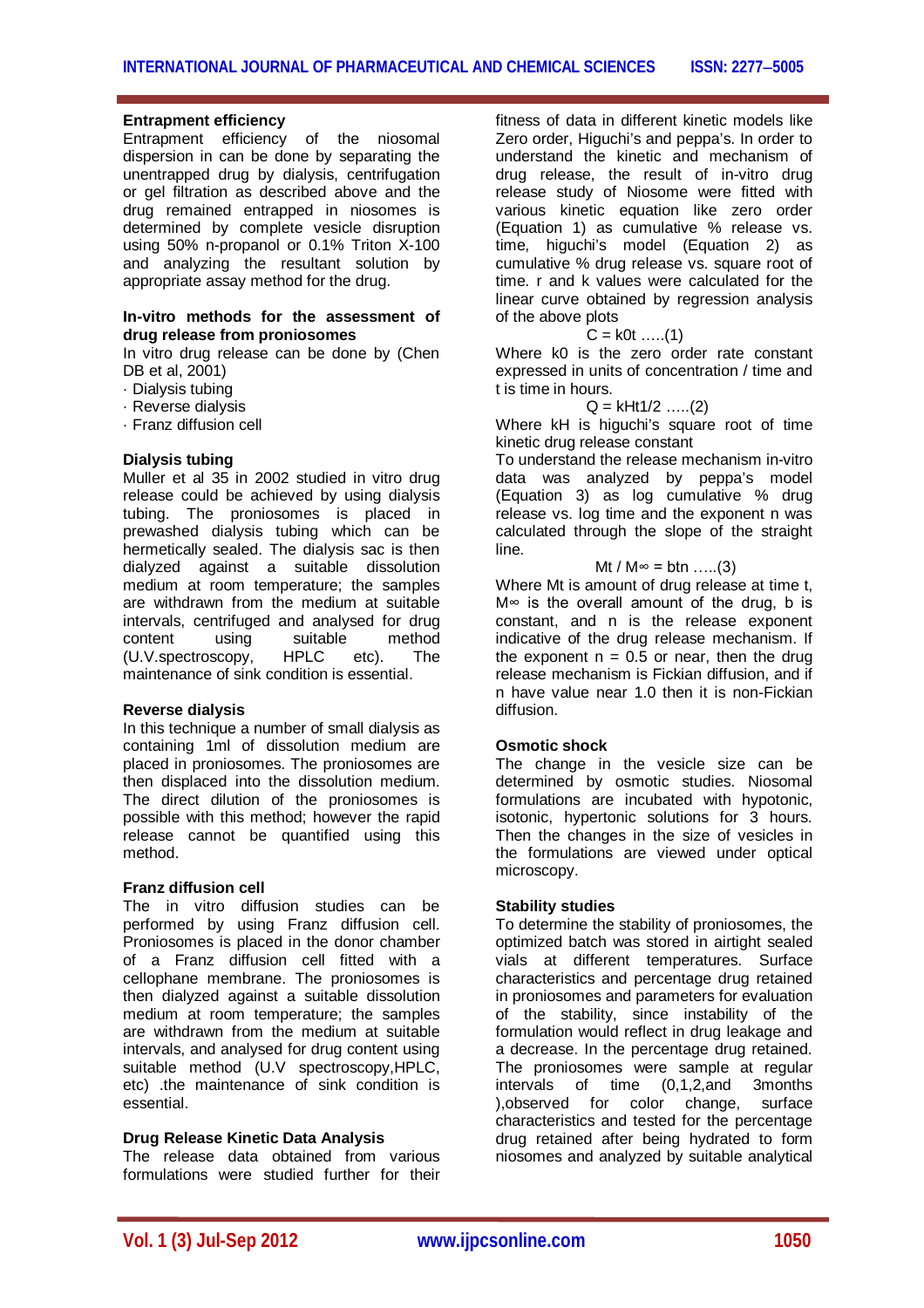methods(UV spectroscopy, HPLC methods etc).

#### **Zeta potential analysis**

Zeta potential analysis is done for determining the colloidal properties of the prepared formulations. The suitably diluted proniosome derived niosome dispersion was determined using zeta potential analyzer based on electrophoretic light scattering and laser Doppler velocimetry method (Zetaplus™, Brookhaven Instrument Corporation, New York, USA). The temperature was set at 25°C. Charge on vesicles and their mean zeta potential values with standard deviation of 5 measurements were obtained directly from the measurement.

#### **Factors affecting the formulation of proniosomes 3, 7, 8**

Various processing and formulation variables affect the proniosomes characteristics. They include surfactant chain length, cholesterol content, drug concentration, total lipid concentration, charge of lipids, pH of the dispersion medium and type of alcohol used in the preparation.

## **1. Surfactant chain length**

Spans are commonly used in the preparation of proniosomes. All span types have the same head group and different alkyl chain. Increasing the alkyl chain length is leading to higher entrapment efficiency. The entrapment efficiency followed the trend Span60 (C18)>Span40 (C16)>Span20 (C12)>Span80 (C18). Span 60 and Span 80 have the same head groups but Span80 has an unsaturated alkyl chain. De Giere demonstrated that the introduction of double bonds into the paraffin chains causes a marked enhancement of the permeability of liposomes, possibly explaining the lower entrapment efficiency of the Span80 formulation.



**Fig. 4: Schematic illustration of niosome formation**

## **2. Cholesterol content**

Cholesterol increases or decreases the percentage encapsulation efficiency depending on either the type of the surfactant or its concentration within the formulae.

# **3. pH of the hydration medium**

The percentage encapsulation efficiency of niosomes prepared by hydration of proniosomal gels of Span 60/cholesterol (9:1) was found to be greatly affected by the pH of the hydrating medium.For example, the fraction of flurbiprofen encapsulated was increased to about 1.5 times as the pH decreased from pH 8 to 5.5. The increase in the percentage encapsulation efficiency of flurbiprofen by decreasing the pH could be attributed to the presence of the ionizable carboxylic group in its chemical structure. Decreasing the pH could increase the proportions of the unionized species of flurbiprofen, which have higher partitioning to the bilayer lipid phase compared to the ionized species.

# **4. Total lipid concentration**

The percentage encapsulation efficiency of flurbiprofen was increased as the lipid concentration was increased from 25 to 200mol/ml, respectively. The increase in percentage encapsulation efficiency of flurbiprofen as a function of total lipid concentration was linear. On the other hand, the amount of flurbioprofen entrapped was decreased on increasing the lipid concentration from 25 to 200mol/ml, respectively. This leads to the fact that the fraction of lipid taking part in encapsulation decreases as the concentration of lipid increases.

# **5. Drug concentration**

Increasing flurbiprofen concentration from 25 to 75mg/mmol lipids in the Proniosomes prepared from Span 60/cholesterol (9:1) showed an increase in both percentage encapsulation efficiency and the amount of drug encapsulated per mol total lipids upon hydration and formation of niosomes.

# **6. Charge of the lipids**

Incorporation of either dicetyl phosphate (DCP) which induces negative charge or stearylamine (SA) which induces positive charge decreased the percentage encapsulation efficiency of flurbiprofen into niosomal vesicles.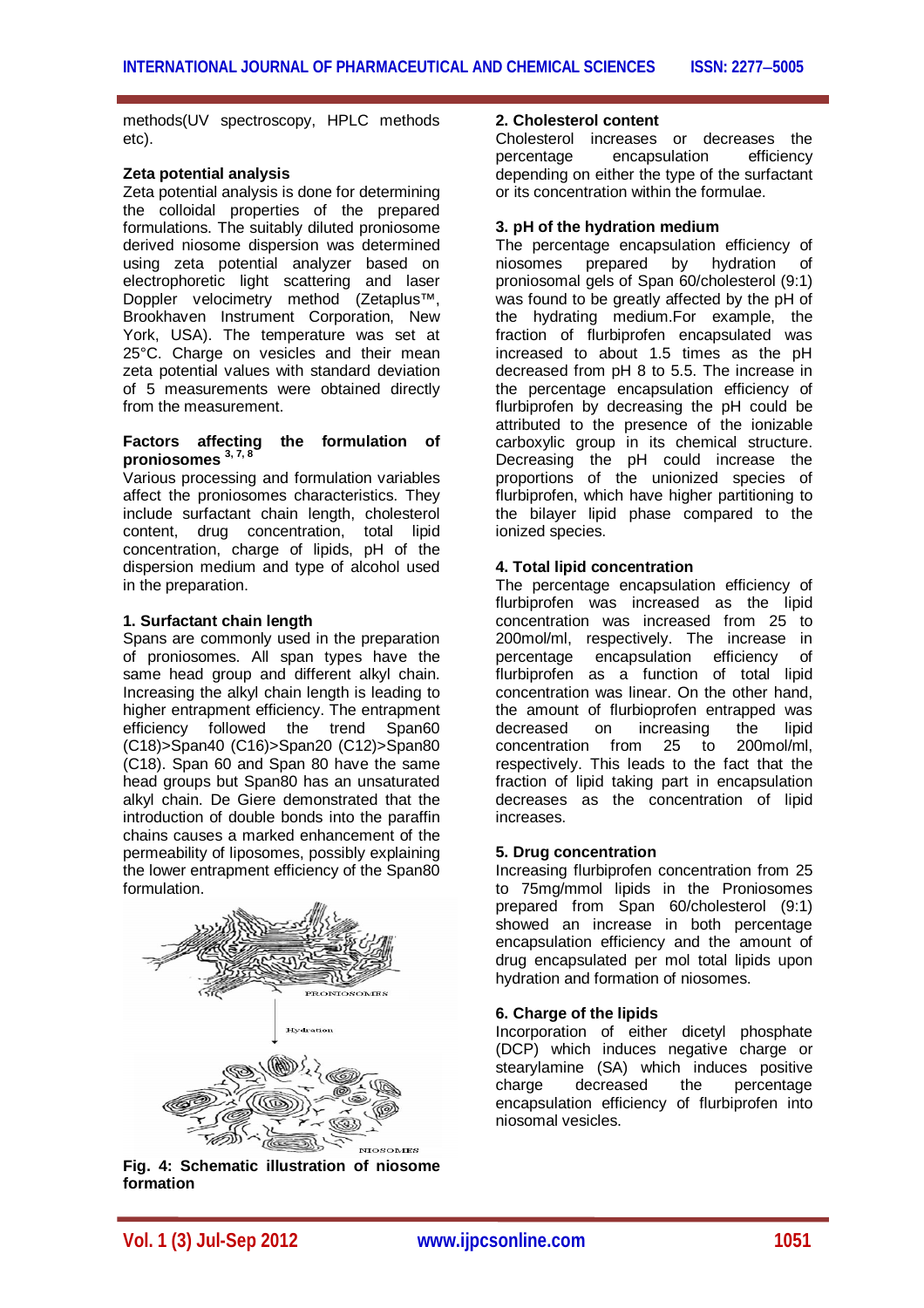# **Applications of Proniosomes: 3, 4, 5, 6, 9**

The application of niosomal technology is widely varied and can be used to treat a number of diseases. The following are the few uses of niosomes which are either proven or under research.

#### **Drug Targeting**

One of the most useful aspects of niosomes is their ability to target drugs. Niosomes can be used to target drugs to the reticuloendothelial system. The reticulo-endothelial system 43 (RES) preferentially takes up niosome vesicles. The uptake of niosomes is controlled by circulating serum factors called opsonins. These opsonins mark the niosome for clearance. Such localization of drugs is utilized to treat tumors in animals known to metastasize to the liver and spleen. This localization of drugs can also be used for treating parasitic infections of the liver.Niosomes can also be utilized for targeting drugs to organs other than the RES. A carrier system (such as antibodies) can be attached to niosomes (as immunoglobulin bind readily to the lipid surface of the niosome) to target them to specific organs. Many cells also possess the intrinsic ability recognize and bind specific carbohydrate determinants, and this canbe exploited by niosomes to direct carrier system to particular cells.

#### **Anti-neoplastic Treatment**

Most antineoplastic drugs cause severe side effects. Niosomes can alter the metabolism; prolong circulation and half- life of the drug, thus decreasing the side effects of the drugs. Niosomal entrapment of Doxorubicin and Methotrexate (in two separate studies) showed beneficial effects over the unentrapped drugs, such as decreased rate of proliferation of the tumor and higher plasma levels accompanied by slower elimination

#### **Delivery of Peptide Drugs**

Oral peptide drug delivery has long been faced with a challenge of bypassing the enzymes which would breakdown the peptide. Use of niosomes to successfully protect the peptides from gastrointestinal peptide breakdown is being investigated. In an in-vitro study conducted by Yoshida et al, oral delivery of a vasopressin derivative entrapped in niosomes showed that entrapment of the drug significantly increased the stability of the peptide.

# **Uses in Studying Immune Response**

(Brewer and Alexander in 1992) studied niosomes are used in studying immune response due to their immunological selectivity, low toxicity and greater stability. Niosomes are being used to study the nature of the immune response provoked by antigens.

## **Niosomes as Carriers for Haemoglobin**

(Moser P. and Marchand Arvier M. in 1989) reported that niosomes can be used as carriers for haemoglobin within the blood. The niosomal vesicle is permeable to oxygen and hence can act as a carrier for haemoglobin in anaemic patients

#### **Transdermal Drug Delivery Systems utilizing niosomes**

One of the most useful aspects of niosomes is that they greatly enhance the uptake of drugs through the skin. Transdermal drug delivery utilizing niosomal technology is widely used in cosmetics; In fact, it was one of the first uses of the niosomes. Topical use of niosome entrapped antibiotics to treat acne is done. The penetration of the drugs through the skin is greatly increased as compared to un-entrapped drug. Recently, transdermal vaccines utilizing niosomal technology is also being researched. A study conducted by P. N. Gupta et al has shown that niosomes (along with liposomes and transfersomes) can be utilized for topical immunization using tetanus toxoid. However, the current technology in niosomes allows only a weak immune response, and thus more research needs to be done in this field.

#### **Sustained Release**

Azmin et al suggested the role of liver as a depot for methotrexate after niosomes are taken up by the liver cells. Sustained release action of niosomes can be applied to drugs with low therapeutic index and low water solubility since those could be maintained in the circulation via niosomal encapsulation.

#### **Localized Drug Action**

Drug delivery through niosomes is one of the approaches to achieve localized drug action, since their size and low penetrability through epithelium and connective tissue keeps the drug localized at the site of administration. Localized drug action results in enhancement of efficacy of potency of the drug and at the same time reduces its systemic toxic effects<br>e.g. Antimonials encapsulated within e.g. Antimonials encapsulated within niosomes are taken up by mononuclear cells resulting in localization of drug, increase in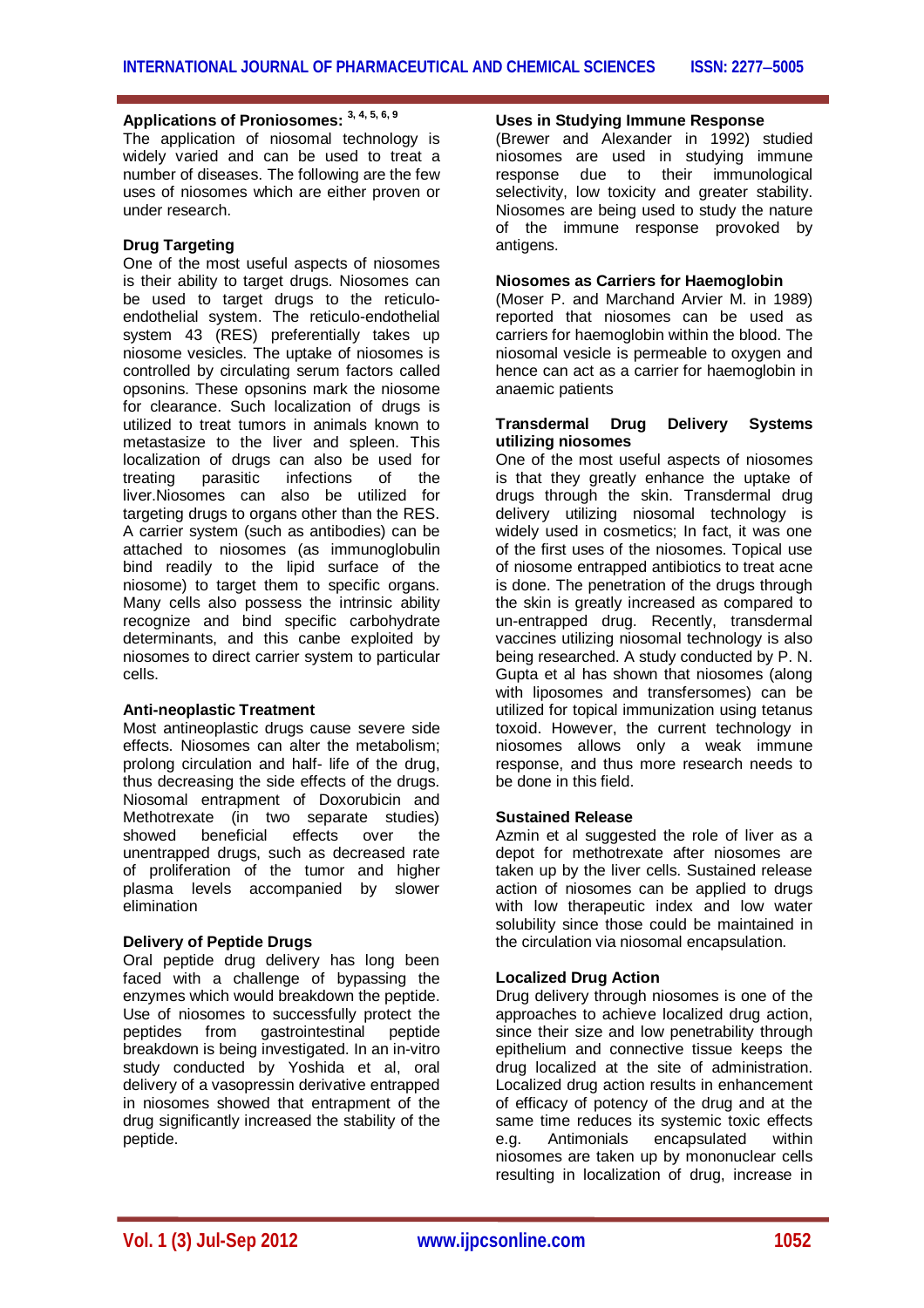potency and hence decrease both in dose and toxicity. The evolution of niosomal drug delivery technology is still at an infancy stage,

but this type of drug delivery system has shown promise in cancer chemotherapy and anti-leishmanial therapy.

| Drug                                                                                               | Pro-vesicle type         | <b>Evaluation</b>                                           | Composition/perme<br>ation enhancer used<br>Span (20.40,60,80),<br>absolute ethanol |  |
|----------------------------------------------------------------------------------------------------|--------------------------|-------------------------------------------------------------|-------------------------------------------------------------------------------------|--|
| Flurbiprofen                                                                                       | Proniosomes (gel)        | In vitro studies                                            |                                                                                     |  |
| Ex vivo(rat and human skin)<br>Frusemide<br>Proniosomes (gel, patch)<br>In vivo (male albino rats) |                          |                                                             | Span 40                                                                             |  |
| Levonorgestrel                                                                                     | Proniosomes (gel, patch) | In vitro prmeation studies<br>In vivo (female albino rats)  | Span 40, alcohol                                                                    |  |
| Estradiol                                                                                          | Proniosomes (gel)        | In vitro skin permeation studies                            | Span (40,60,85)<br>Tween (20,40)<br>Cholesterol, lecithin                           |  |
| Ketorolac                                                                                          | Proniosomes (gel)        | In vitro skin permeation study<br>(albino rat skin)         | Span 60, ethanol                                                                    |  |
| Chlorpheniramine<br>maleate                                                                        | Proniosomes              | In vitro skin permeation studies                            | Span 40, alcohol                                                                    |  |
| Nicotine                                                                                           | Proliposomes             | In vitro skin permeation studies                            | Span 60                                                                             |  |
| Losartan potassium<br>Proniosomes (gel)                                                            |                          | In vitro skin permeation studies<br>In vivo pharmacokinetis | Span (20,40,60,80)<br>Tween (20,40,80)                                              |  |
| Captopril                                                                                          | Proniosomes (gel)        | In vitro skin permeation studies                            | <b>Surfactants</b>                                                                  |  |

#### **REPORTED STUDY IN PRONIOSOMAL APPLICATIONS <sup>2</sup> Table 3: Proniosomal systems studied for Transdermal applications**

# **CASE STUDY**

**Development** of a **Proniosomal Transdermal Drug Delivery System for Captopril.**

**Ankur Gupta\*, Sunil Kumar Prajapati, M Balamurugan, Mamta Singh, Daksh Bhatia. College of Pharmacy, ISI-15, Sitapura Institutional Area, Tonk Road, Jaipur-302022, Rajasthan**

# **Purpose**

The aim of the study was to develop a proniosomal carrier system for captopril for the treatment of hypertension that is capable of efficiently delivering entrapped drug over an extended period of time.

# **Method**

The potential of proniosomes as a transdermal drug delivery system for captopril was investigated by encapsulating the drug in various formulations of proniosomal gel composed of various ratios of sorbitan fatty acid esters, cholesterol, lecithin prepared by coacervation-phase separation method. The formulated systems were characterized in vitro for size, vesicle count, drug entrapment, drug release profiles and vesicular stability at different storage conditions. Stability studies for proniosomal gel were carried out for 4 weeks.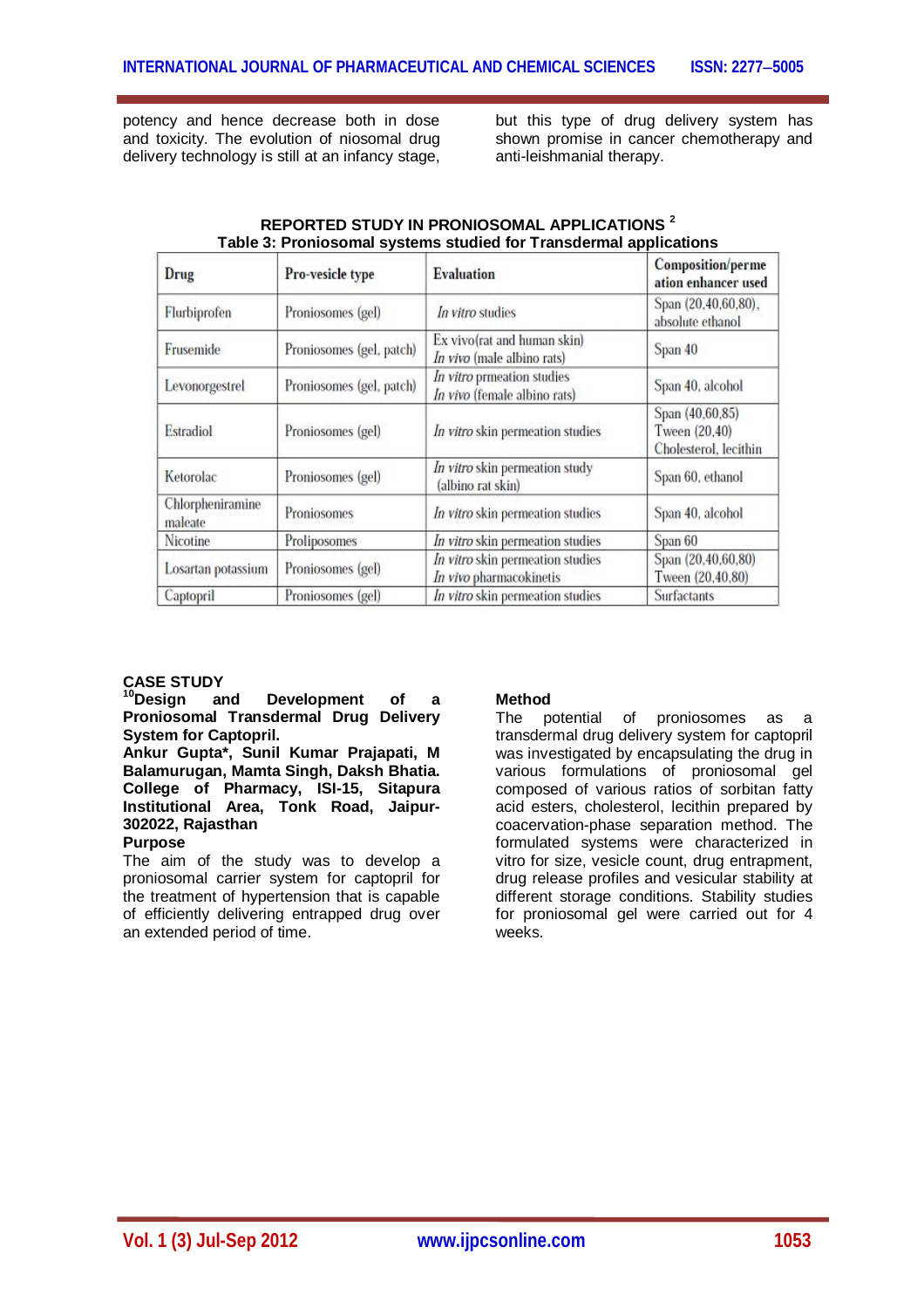| <b>S. No.</b>  | <b>Formulation</b><br>Code | <b>Surfactant</b><br><b>Type</b> | Ratio*<br>(mg) | Lecithin<br>(mg) | <b>Cholesterol</b><br>(mg) | <b>Alcohol</b><br>(m <sub>l</sub> ) | <b>Water</b><br>(m <sub>l</sub> ) | <b>Observation</b>                    |
|----------------|----------------------------|----------------------------------|----------------|------------------|----------------------------|-------------------------------------|-----------------------------------|---------------------------------------|
| $\mathbf{1}$   | AGL <sub>1</sub>           | S20:S40                          | 100:900        | 100              | 100                        | 0.5                                 | 0.18                              | White Semi-solid                      |
| $\overline{2}$ | AGL <sub>2</sub>           | S20:S40                          | 500:500        | 100              | 100                        | 0.5                                 | 0.18                              | <b>Light Brownish</b><br>Semi-solid   |
| 3              | AGL <sub>3</sub>           | S20:S40                          | 900:100        | 100              | 100                        | 0.5                                 | 0.18                              | <b>Brown</b><br>Transparent<br>Liquid |
| $\overline{4}$ | AGL4                       | S20:S60                          | 100:900        | 100              | 100                        | 0.5                                 | 0.18                              | White Semi-solid                      |
| 5              | AGL5                       | S20:S60                          | 500:500        | 100              | 100                        | 0.5                                 | 0.18                              | White Semi-<br>Solid                  |
| 6              | AGL6                       | S20:S60                          | 900:100        | 100              | 100                        | 0.5                                 | 0.18                              | <b>Brown Liquid</b>                   |
| $\overline{7}$ | AGL7                       | S20:S65                          | 100:900        | 100              | 100                        | 0.5                                 | 0.18                              | Creamish<br>Semisolid                 |
| $\bf{8}$       | AGL <sub>8</sub>           | S20:S65                          | 500:500        | 100              | 100                        | 0.5                                 | 0.18                              | Pale Yellow<br>Semisolid              |
| 9              | AGL9                       | S20:S65                          | 900:100        | 100              | 100                        | 0.5                                 | 0.18                              | <b>Brown Liquid</b>                   |
| 10             | AGL <sub>10</sub>          | S40:S80                          | 100:900        | 100              | 100                        | 0.5                                 | 0.18                              | <b>Creamish Liquid</b>                |
| 11             | AGL <sub>11</sub>          | S40:S80                          | 500:500        | 100              | 100                        | 0.5                                 | 0.18                              | <b>Creamish Gel</b>                   |
| 12             | AGL <sub>12</sub>          | S40:S80                          | 900:100        | 100              | 100                        | 0.5                                 | 0.18                              | Creamish<br>Semisolid                 |
| 13             | AGL <sub>13</sub>          | S60:S80                          | 100:900        | 100              | 100                        | 0.5                                 | 0.18                              | <b>Creamish Liquid</b>                |
| 14             | AGL <sub>14</sub>          | S60:S80                          | 500:500        | 100              | 100                        | 0.5                                 | 0.18                              | Creamish Gel                          |
| 15             | <b>AGL15</b>               | S60:S80                          | 900:100        | 100              | 100                        | 0.5                                 | 0.18                              | Yellowish Semi-<br>solid              |
| 16             | AGL <sub>16</sub>          | S65:S80                          | 100:900        | 100              | 100                        | 0.5                                 | 0.18                              | <b>Yellowish Gel</b>                  |
| 17             | AGL <sub>17</sub>          | S65:S80                          | 500:500        | 100              | 100                        | 0.5                                 | 0.18                              | <b>Yellowish Gel</b>                  |
| 18             | AGL <sub>18</sub>          | S65:S80                          | 900:100        | 100              | 100                        | 0.5                                 | 0.18                              | Creamish<br>Semisolid                 |

| <sup>10</sup> Table 4: Composition of Proniosomal Gel Formulation |
|-------------------------------------------------------------------|
|-------------------------------------------------------------------|

\* Drug concentration used was 10 mg in each formulation

# **<sup>10</sup>Table 5: Encapsulation Efficiency of Various Proniosomal Gel Formulations loaded with Captopril**

| S.<br><b>No</b> | <b>Formulation</b><br>Code |                                    | Vesicle Size $\pm$ SEM ( $\mu$ m) | <b>Percent Drug</b>     | Rate of<br>spontaneity<br>(mm <sup>3</sup> x 1000) |
|-----------------|----------------------------|------------------------------------|-----------------------------------|-------------------------|----------------------------------------------------|
|                 |                            | <b>Without</b><br><b>Agitation</b> | <b>With Agitation</b>             | Loading<br>$(\pm$ SEM)* |                                                    |
|                 | AGL <sub>2</sub>           | $25.06 + 4.50$                     | $8.36 + 0.10$                     | $78.71(\pm1.48)$        | $11.19 + 0.52$                                     |
| $\overline{2}$  | AGI <sub>5</sub>           | $18.09 \pm 1.53$                   | $7.59 + 0.11$                     | $77.76(\pm 1.51)$       | $15.25 + 0.28$                                     |
| 3               | AGL <sub>8</sub>           | $17.41 + 0.94$                     | $5.19 + 0.23$                     | $74.78(\pm 1.72)$       | $14.54 + 1.11$                                     |
| $\overline{4}$  | AGL <sub>11</sub>          | $11.38 + 1.70$                     | $6.37 + 0.11$                     | $73.78(\pm 2.51)$       | $16.58 + 0.77$                                     |
| 5               | AGL <sub>14</sub>          | $22.40 + 1.57$                     | $7.75 + 0.09$                     | $76.77(\pm 1.54)$       | $13.59 + 1.17$                                     |
| 6               | AGL <sub>17</sub>          | $19.82 + 2.16$                     | $4.14 \pm 0.18$                   | 66.69( $\pm$ 1.57)      | $7.95 + 0.24$                                      |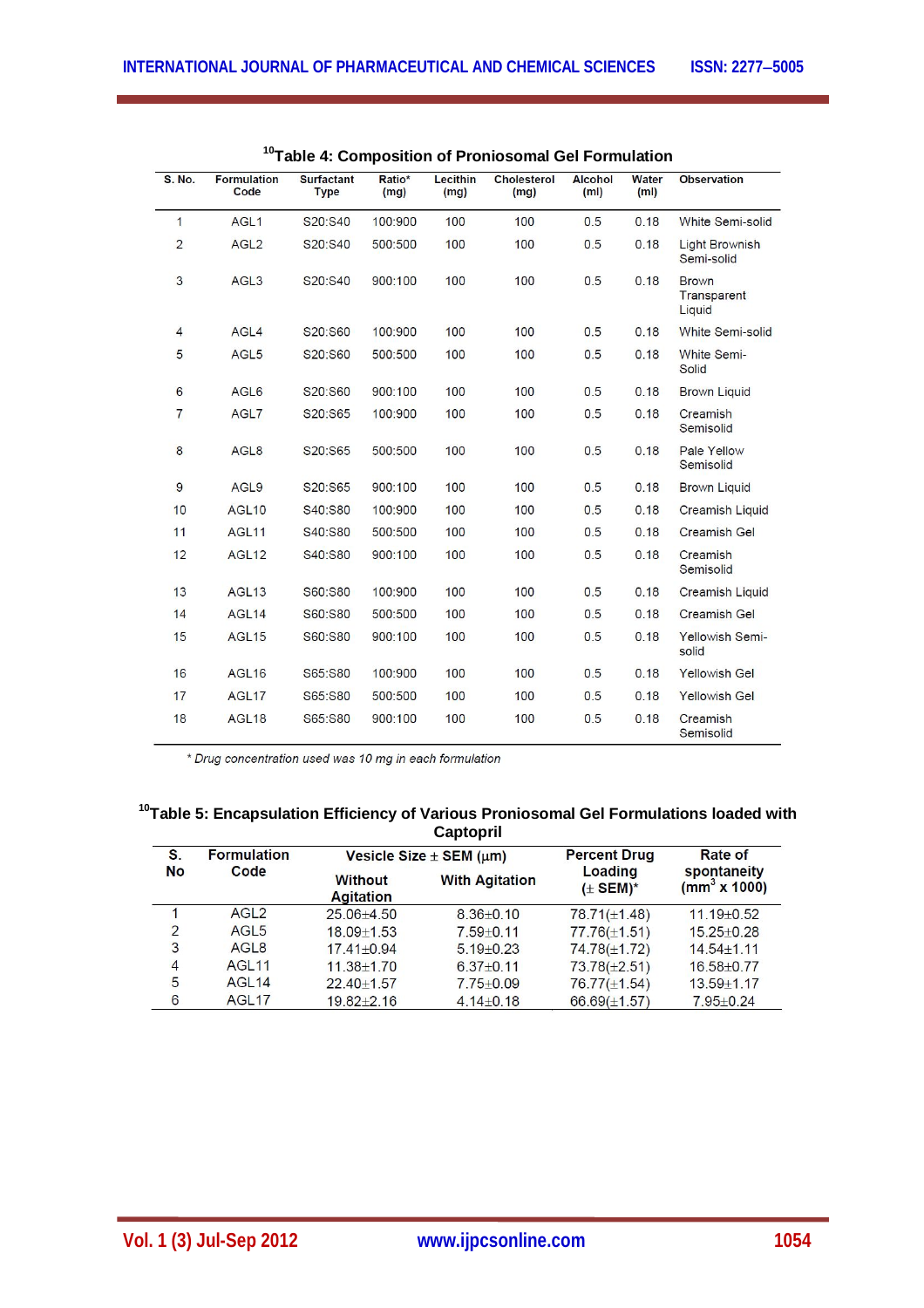

**<sup>10</sup>Fig. 5: Comparative in-vitro release profile of selected proniosomal gel formulation**



**<sup>10</sup>Fig. 6: Stability study of AGL2 at different temperatures**



**<sup>10</sup>Fig. 7: Electron Micrograph of AGL2**